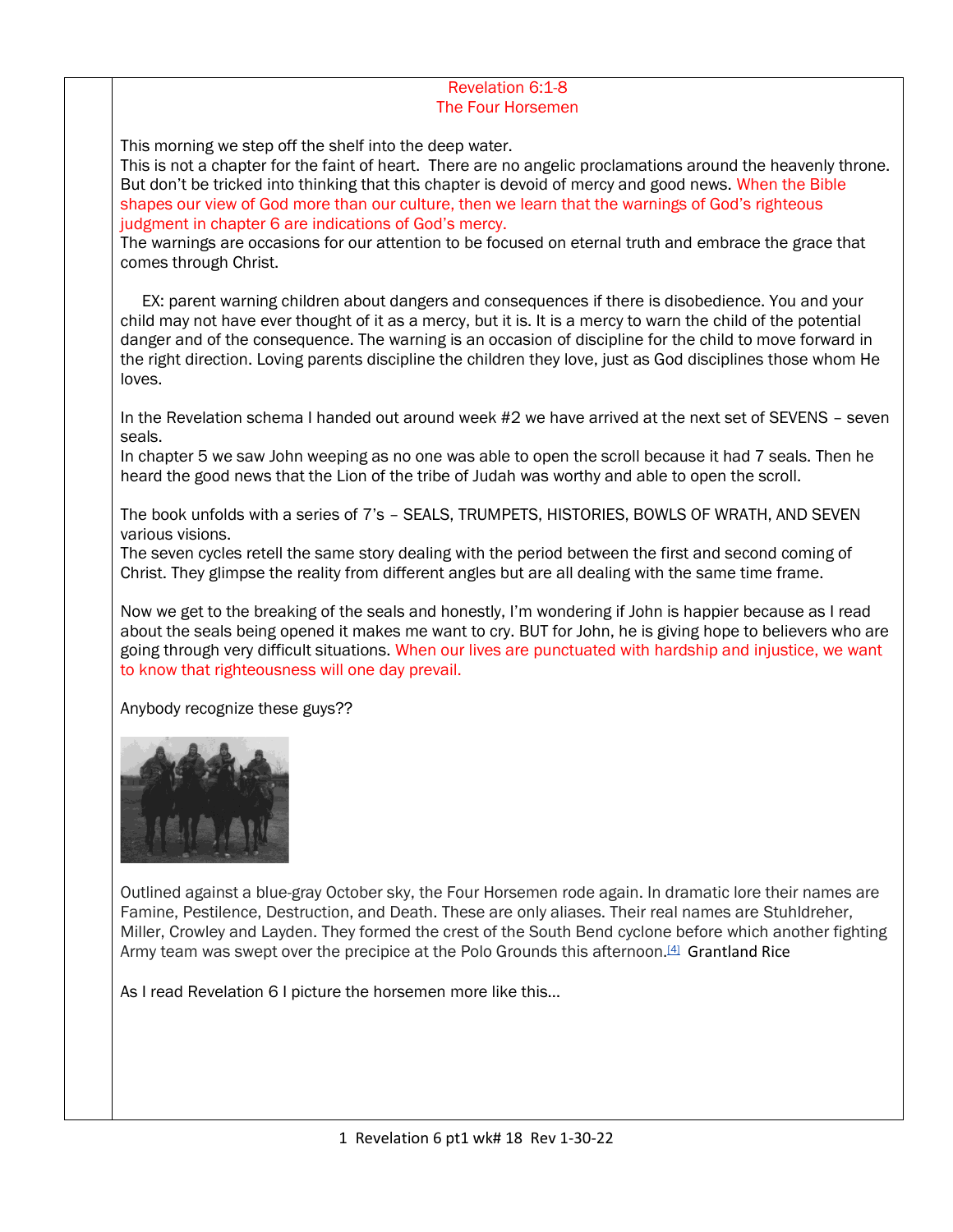

# The First Seal—Rider on White Horse

1 Then I saw when the Lamb broke one of the seven seals, and I heard one of the four living creatures saying as with a voice of thunder, "Come." 2 I looked, and behold, a white horse, and he who sat on it had a bow; and a crown was given to him, and he went out conquering and to conquer.

# The Second Seal—War

3 When He broke the second seal, I heard the second living creature saying, "Come." 4 And another, a red horse, went out; and to him who sat on it, it was granted to take peace from the earth, and that *men* would slay one another; and a great sword was given to him.

# The Third Seal—Famine

5 When He broke the third seal, I heard the third living creature saying, "Come." I looked, and behold, a black horse; and he who sat on it had a pair of scales in his hand. 6 And I heard *something* like a voice in the center of the four living creatures saying, "A quart of wheat for a denarius, and three quarts of barley for a denarius; and do not damage the oil and the wine."

# The Fourth Seal—Death

7 When the Lamb broke the fourth seal, I heard the voice of the fourth living creature saying, "Come." 8 I looked, and behold, an ashen horse; and he who sat on it had the name Death; and Hades was following with him. Authority was given to them over a fourth of the earth, to kill with sword and with famine and with pestilence and by the wild beasts of the earth.

Before we look at the specifics, we need to get the big picture. This chapter reminds us that Christ rules over the seemingly chaotic events of the world. Friends, that is the challenge to the life of faith.

The most common objection to the existence of God is the seemingly chaotic and random suffering that happens in the world. The same issue is often at the root of doubt and fears in the hearts of believers. All too often, it just doesn't look like Jesus / God is in control.

Here's where we can take heart. Can you think of a time in the gospels when it really looked like Jesus was NOT in control?

 THE CROSS – the disciples scattered and the people passing by mocked him. He didn't look like a savior at that moment. YET, was God in control? Yes!! It was His design.

Acts 2:23 this Man, delivered over by the predetermined plan and foreknowledge of God, you nailed to a cross by the hands of godless men and put Him to death. 24 But God raised Him up again, putting an end to the agony of death, since it was impossible for Him to be held in its power.

Why does God permit the horsemen to remain active?

While we may never get an answer to that question in this lifetime, we can have faith in knowing that it was the Lamb who was slain who sends the Horsemen.

So, as we read Revelation 6 ff we must remember that God is still in control. We may not understand why He is doing what He is doing, but we can trust God and His heart. Biblically speaking, the tribulations and suffering seem to have two designs – the punishment of those who oppose God and the purification of the saints.

1 Peter 1:6 In this you greatly rejoice, even though now for a little while, if necessary, you have been distressed by various trials, 7so that the proof of your faith, being more precious than gold which is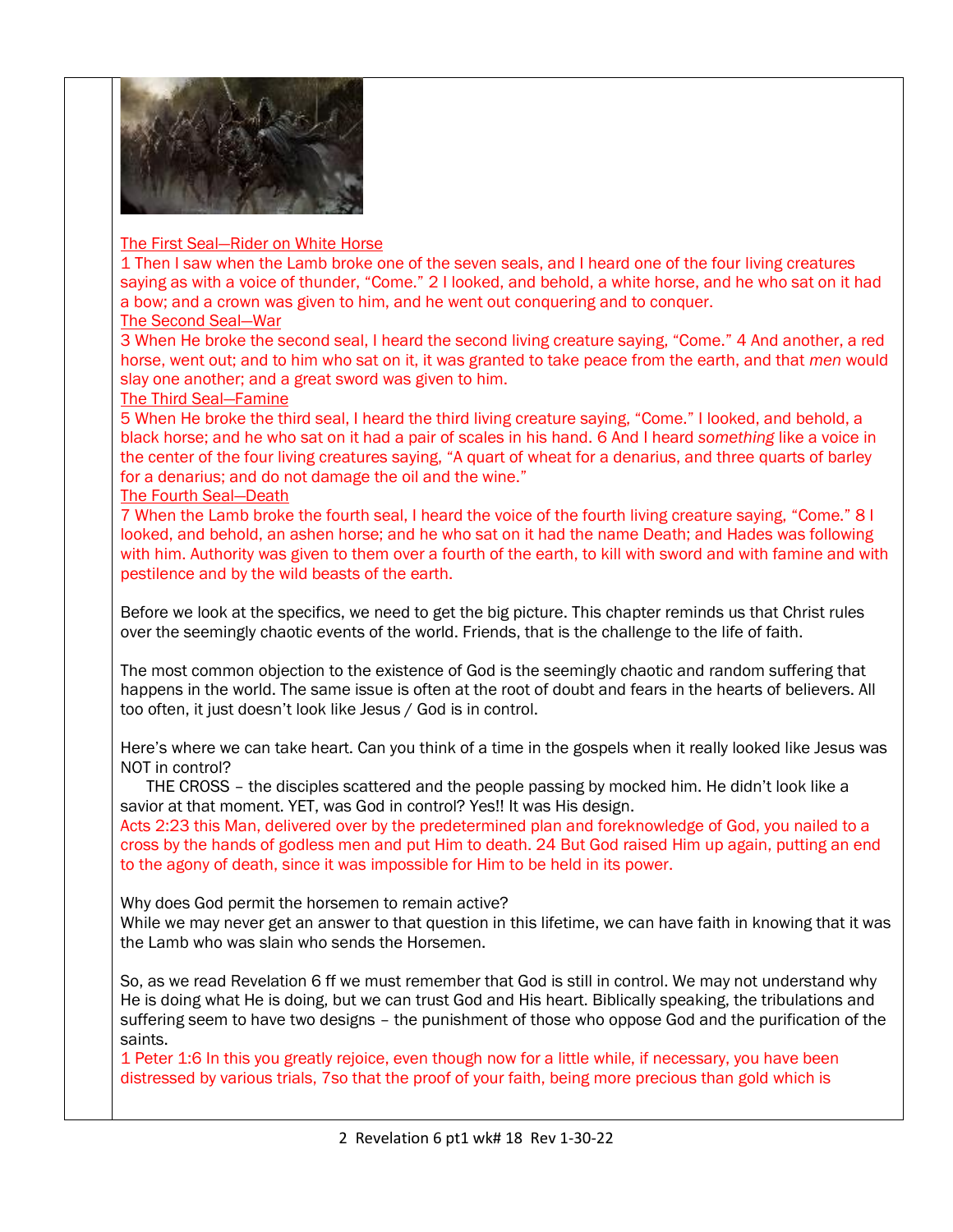|                                       | perishable, even though tested by fire, may be found to result in praise and glory and honor at the<br>revelation of Jesus Christ;                                                                                                                                                                                                                                                                                                                                                                       |
|---------------------------------------|----------------------------------------------------------------------------------------------------------------------------------------------------------------------------------------------------------------------------------------------------------------------------------------------------------------------------------------------------------------------------------------------------------------------------------------------------------------------------------------------------------|
|                                       | What Revelation shows us is that the triumphant Lion - Lamb is already exercising his judgment on this<br>world, even as he uses the same trials for the perfecting of His saints. If our view of Jesus doesn't include<br>His judgment along with His redemption, then we are not getting the full picture of who Christ is.                                                                                                                                                                            |
|                                       | As we look at the famous four horsemen of the apocalypse, we see providential events in human history<br>that play out over and over: conquest, the breakdown of peace; death in war, economic injustice, famine<br>and disease.                                                                                                                                                                                                                                                                         |
|                                       | Since the judgments symbolized in the seals and the trumpets cycles affect only a fraction (v.7) of<br>rebellious humanity and the earthly environment, they are God's tools to give us a preview of the broader<br>judgment seen in later chapters. Since the coming of Christ, the later days and the kingdom of God have<br>been inaugurated. They are not fully realized, yet. But they will be one day.                                                                                             |
|                                       | In this waiting period, we as believers take our cues from the Lamb - the one who would be great must be<br>the servant of all; while being reviled, he did not revile in return; don't return evil for evil but overcome evil<br>with good. We don't seek to rule with the sword of man, but be ruled by the Sword of the Spirit, the WORD<br>OF God. That is our mission. John commends the churches that demonstrate patience, faithfulness,<br>perseverance, service, faith, and love. (Rev 2-3)     |
|                                       | Christ the Lion will take care of exercising His justice in His own way, in His own time.                                                                                                                                                                                                                                                                                                                                                                                                                |
|                                       | These horsemen represent God's real-world plan of judgment and redemption.                                                                                                                                                                                                                                                                                                                                                                                                                               |
|                                       | Now, there is much discussion about the white horse, and godly bible teachers are on both sides. What that<br>tells me is that the identification of the first rider on the white horse is not critical to the overall purpose of<br>this series of seals.                                                                                                                                                                                                                                               |
|                                       | Arguments can be made for both sides. It makes more sense to me that in this passage the rider on the<br>first horse is NOT Jesus. Yes, Jesus does come on a white horse in chapter 19 but the context here is<br>different.                                                                                                                                                                                                                                                                             |
|                                       | This rider is one who comes to conquer and that desire to conquer leads to war, not peace- the Red Horse.<br>I think it makes biblical sense to see this horse and rider in connection with the three that follow. All<br>together these four horsemen represent the suffering that come from political/military aggression and the<br>ongoing conflicts that plague humanity from one generation to another.                                                                                            |
|                                       | Jesus spoke of this, "For nation will rise against nation, and kingdom against kingdom. There will be<br>earthquakes in various places; there will be famines. These are but the beginning of the birth pains" (Mark<br>$13:8$ ).                                                                                                                                                                                                                                                                        |
|                                       | Those living at the time of this letter certainly saw examples of all of those.<br>What we do know is that Christ is seated in heaven and rules with the Father. All things are under their<br>control.                                                                                                                                                                                                                                                                                                  |
|                                       | The riders/ horses that are sent out in the first four seals show how this divine control extends to suffering<br>sent from the hand of God. We saw reference to such suffering in the letters to the churches - chap 2-3.                                                                                                                                                                                                                                                                               |
|                                       | In any case, these riders are at the command of heaven. The commands the riders obey come from the<br>four living creatures standing before the great throne and the weapons they employ are given them in<br>heaven. The Lord is sovereign over the earth, and He rules over these riders as they go forth.                                                                                                                                                                                             |
|                                       | <b>NEWS ALERT:</b><br>This world in which we live is a place of battle, of struggle; and warfare to the death is underway. In our zeal<br>to create some sort of utopia, human beings are often only dimly aware of the deep underlying realities.<br>Paul has to remind us 12 that our struggle is not against flesh and blood, but against the rulers, against the<br>powers, against the world forces of this darkness, against the spiritual forces of wickedness in the<br>heavenly places. - Eph 6 |
| 3 Revelation 6 pt1 wk# 18 Rev 1-30-22 |                                                                                                                                                                                                                                                                                                                                                                                                                                                                                                          |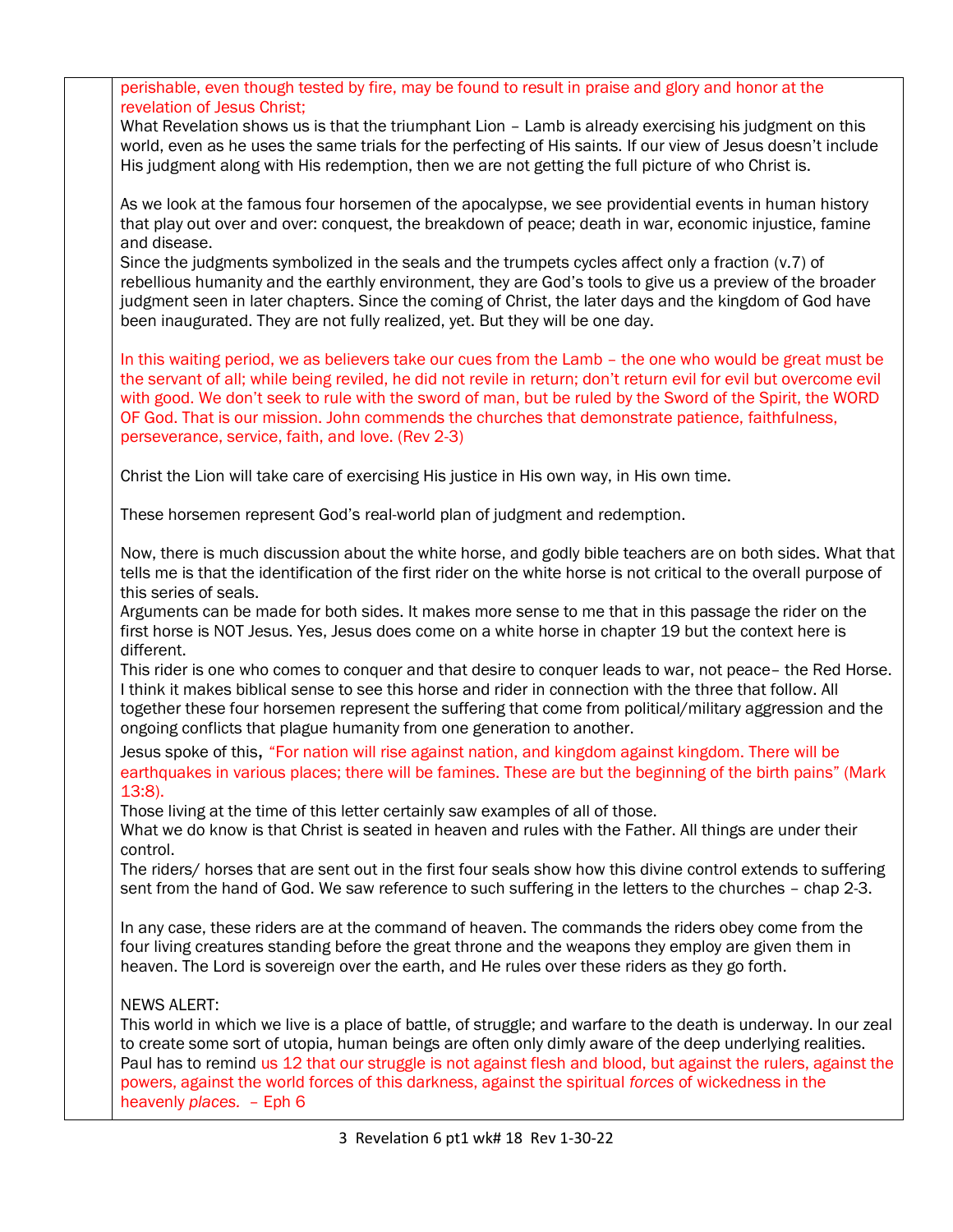For many of us that sounds so weird that it doesn't make sense and we may be afraid that it opens the door to all sorts of crazy spiritual theories and practices. YET, deep down we know that when we look around and see the things that have happened and are happening in the world, we know that there is more here than meets the eye. From the slave trade to the holocaust to the Ukrainian genocide of the 1930's to the killing fields of Cambodia to the abortion industry, we are tongue tied to explain how things could go so wrong. Coming closer to home we can look at our own lives and see real spiritual battles. EX: I'm reminded of the final word in Bridge over River Kwai – "MADNESS"

That evaluation doesn't do justice to the real situation. It certainly seems like 'madness' to us, but there is more to it. There is a spiritual reality in the heavenly places where God is still on the throne.

If this passage and these four horsemen should tell us anything it is that the COVID pandemic is NOT a surprise to God.

Unless I'm miss reading chapter 6, it seems that the past two year are in line with the third seal 5 When He broke the third seal, I heard the third living creature saying, "Come." I looked, and behold, a black horse; and he who sat on it had a pair of scales in his hand. 6 And I heard *something* like a voice in the center of the four living creatures saying, "A quart of wheat for a denarius, and three quarts of barley for a denarius; and do not damage the oil and the wine."

This horseman symbolizes economic injustice and hardship. Money and goods were so tight that it took a full day's wage for one person to have one typical meal – a quart of wheat.

Has anyone experienced a slowdown in supplies getting to the store shelves? Has anyone's weekly grocery bill gone up in the past year? Is it just 'misinformation' when we're told that the largest corporations and online vendors have made big bucks the past two years while small businesses have suffered? [https://thehill.com/changing-america/well-being/longevity/497519-more-than-100000-small-businesses](https://thehill.com/changing-america/well-being/longevity/497519-more-than-100000-small-businesses-have-permanently)[have-permanently](https://thehill.com/changing-america/well-being/longevity/497519-more-than-100000-small-businesses-have-permanently)

The Covid pandemic is but one example of the "horsemen" sent out over the past 2000 years. Every generation has its share of conquest, war, economic hardship, famine, and death.

Unless I'm miss reading chapter 6, it seems that the past two year are in line with the fourth seal… 7 When the Lamb broke the fourth seal, I heard the voice of the fourth living creature saying, "Come." 8 I looked, and behold, an ashen horse; and he who sat on it had the name Death; and Hades was following with him. Authority was given to them over a fourth of the earth, to kill with sword and with famine and with pestilence and by the wild beasts of the earth.

The two words underlined, Death and pestilence, would pretty well describe the past two years.

Think back to 2019, i.e pre-Covid. Do you remember those days? They weren't perfect….BUT Prices were low, income was up, unemployment across the board was at the lowest since the 1960's. Schools and malls and gyms and small businesses and restaurants and theaters, etc were open and no one was in lockdown.

Despite all the suffering of the past two years, we in this country still have so much to distract us. Even in areas where tight restrictions are in force, people are better off than most of the world has been for the past 2000 years. That actually obscures the deadly and dangerous reality of the attacks, overt and subtle, of the enemy.

Under cover of these calamities, believers are still persecuted around the world. That has been a constant reality since the early church.

If you're like me, you hear these words of chapter 6 and you silently ask, "Is God really in control of all of this?"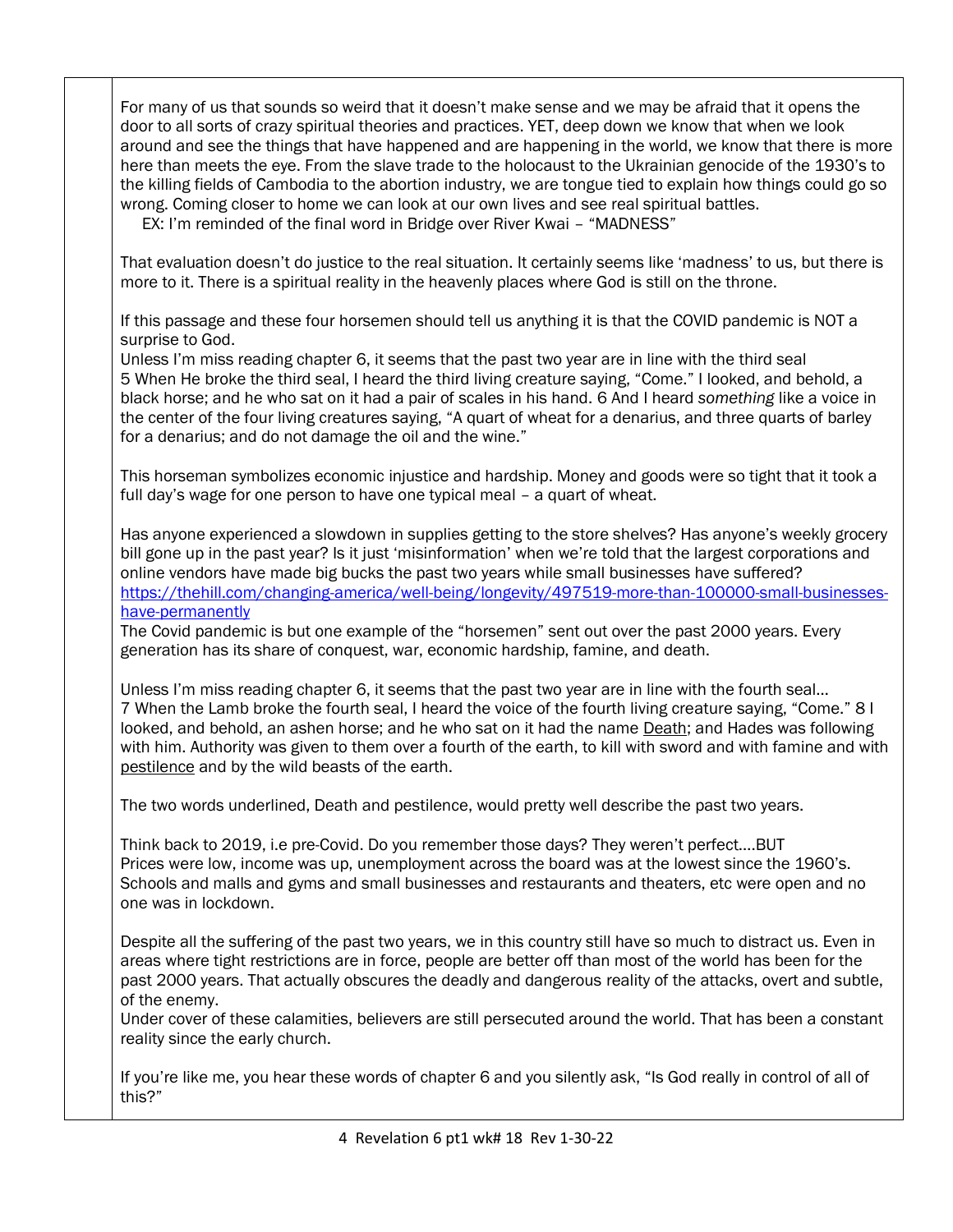YES. For me, that is certainly better than the alternative, i.e. it's all just random, neither good or bad. It just is. Here's a question for us, "Do we really believe that our spiritual enemy is scheming to do us harm?" We may say that we believe the bible but when it comes to the hard-core reality of spiritual warfare we may be agnostic at best and unbelievers at worst. Scripture says, Eph 6:11 Put on the full armor of God, so that you will be able to stand firm against the schemes of the devil. Do we believe it? Do we believe that the devil is scheming? While we believe the Bible, we have a hard time believing that the Devil is actually scheming. If so, what might it look like? Is he hiding behind a bush in a red onesie with a pitchfork ready to jump out and scare you? No, he is scheming to devour us through questioning the heart and the promises of God and by sowing division among us. The Devil uses the fears of the flesh to promote the deeds of the flesh – Gal 5 19 Now the deeds of the flesh are evident, which are: immorality, impurity, sensuality, 20 idolatry, sorcery, enmities, strife, jealousy, outbursts of anger, disputes, dissensions, factions, 21 envying, drunkenness, carousing, and things like these, of which I forewarn you, just as I have forewarned you, that those who practice such things will not inherit the kingdom of God. He also uses self-righteous moralism, another aspect of the flesh, to promote the same things. But isn't God in charge? These horsemen are the tools that God has ordained to bring about aspects of His judgment on a rebellious human race and purify his people. Yet God is not the author of the sin instigated and perpetrated by the influence of the horsemen. We are responsible moral agents accountable to God. Embrace the tension- Remember Acts 2 Acts 2:23 this Man, Jesus, delivered over by the predetermined plan and foreknowledge of God, you nailed to a cross by the hands of godless men and put Him to death. Eccles 7:2 2 It is better to go to a house of mourning Than to go to a house of feasting, Because that is the end of every man, And the living takes it to heart. THERE ARE TWO WAYS OF FACING THE HORSEMEN Fear – it makes us susceptible to the schemes of the Devil… Hebrews 2: Christ Himself likewise also partook of the same (sufferings), that through death He might render powerless him who had the power of death, that is, the devil, 15 and might free those who through fear of death were subject to slavery all their lives. Fear of death leads to slavery.

Faith – that God is in control and is using even the Horsemen for His glory and the advance of the kingdom. It may be counter-intuitive, but it beats the alternative of a life of fear.

6:12 It is natural to cry, "How long O Lord?"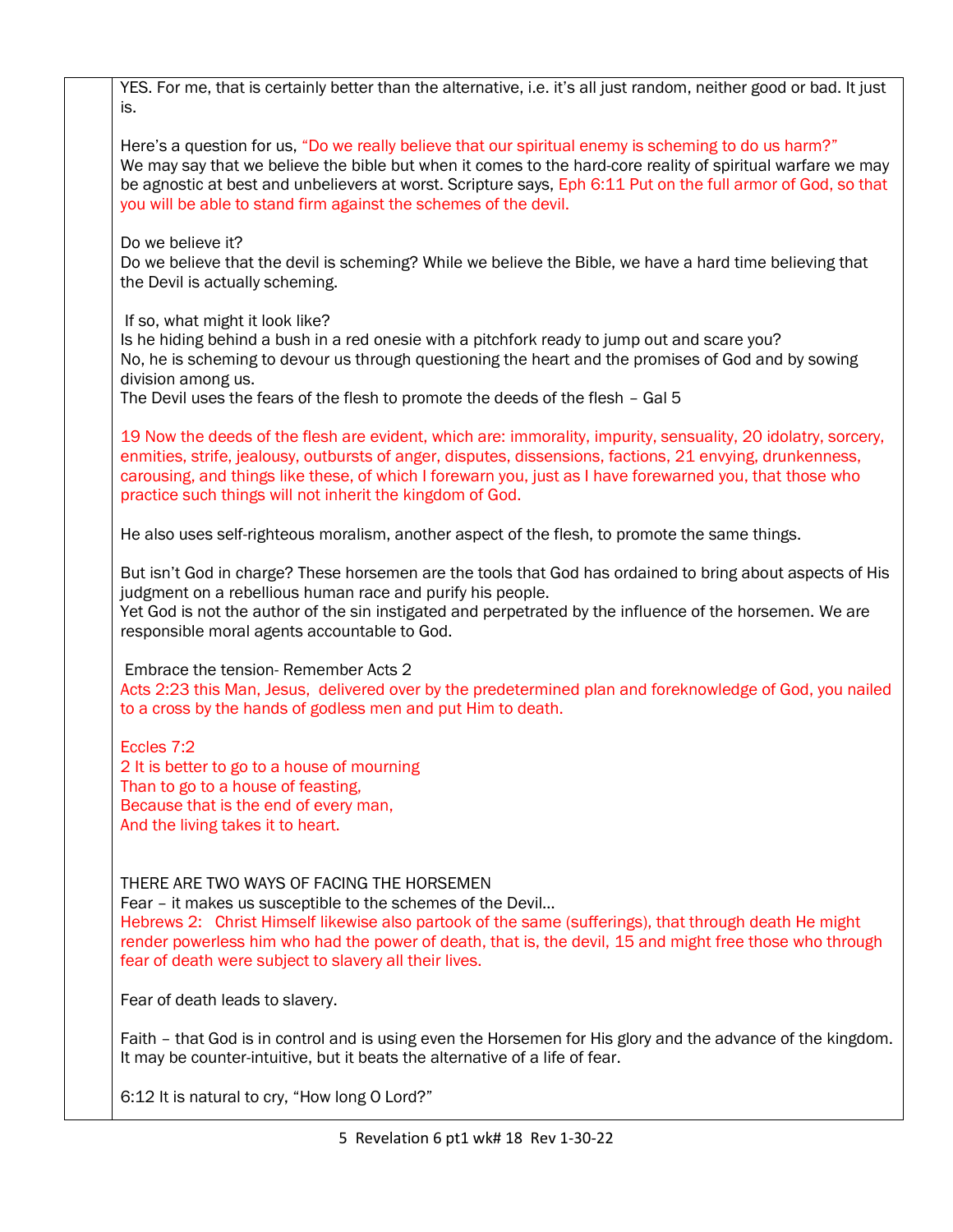God is not aloof and isolated from the suffering of this world. Jesus came and suffered with us. He knows what pain is; he knows what it is to be rejected, to be falsely accused, to be tired and even homeless.

His sovereign design that even includes the horsemen is part of the same design that included the Cross.